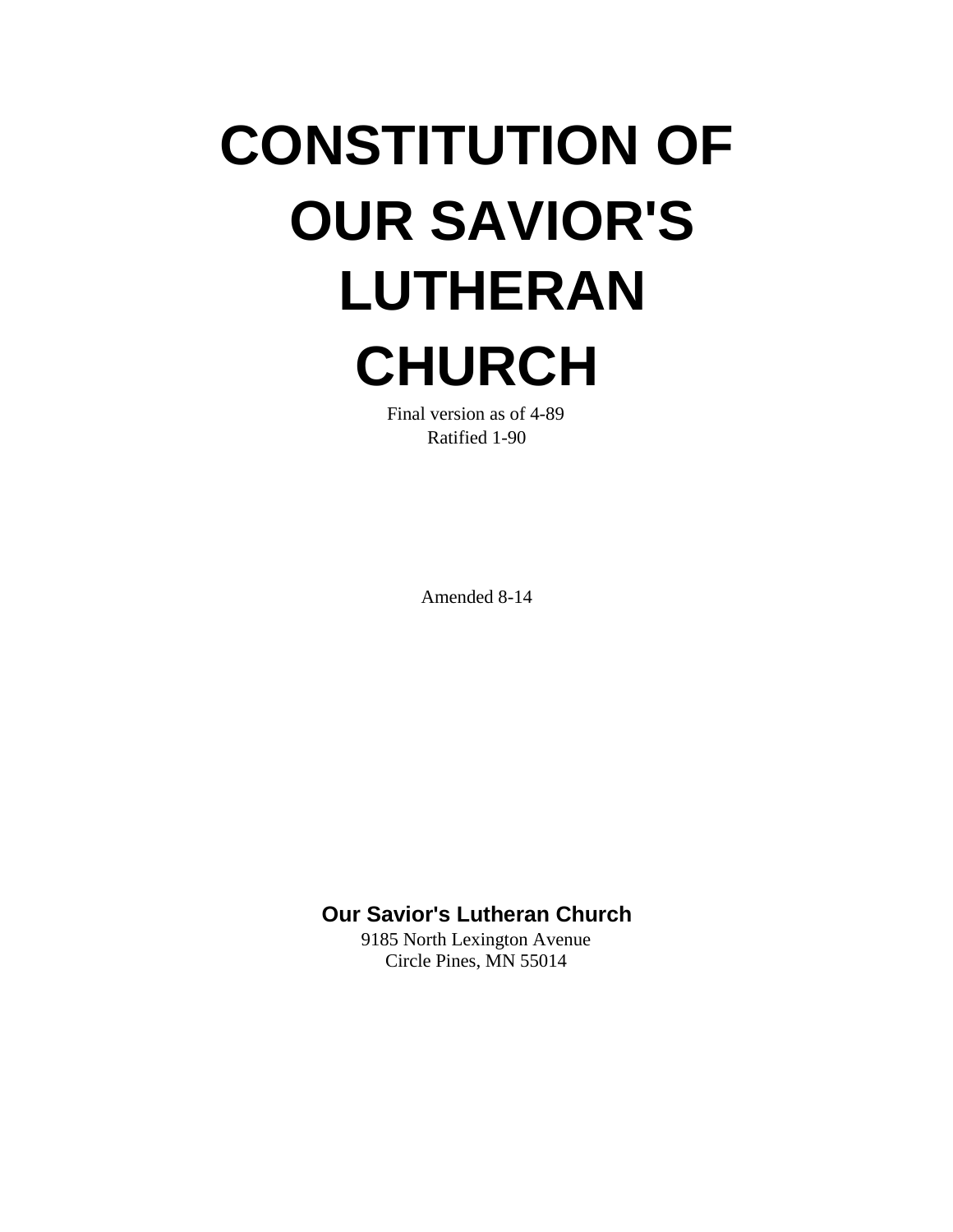In the Name of the Father, and of the Son, and of the Holy Spirit, Amen.

#### **\*PREAMBLE**\*

We, baptized members of the Church of Christ, responding in faith to the call of the Holy Spirit through the Gospel, desiring to unite together to preach the Word, administer the sacraments, and carry out God's mission, do hereby adopt this constitution and solemnly pledge ourselves to be governed by its provisions. In the name of the Father and of the Son and of the Holy Spirit.

#### **Chapter 1.**

#### **NAME AND INCORPORATION**

- **C1.01.** The name of this congregation shall be Our Savior's Lutheran Church.
- **C1.02.** For the purpose of this constitution and the accompanying bylaws, the congregation of Our Savior's Lutheran Church is hereinafter designated as "this congregation."
- **C1.11.** This congregation shall be incorporated under the laws of the State of Minnesota.

#### **Chapter 2.**

#### **CONFESSION OF FAITH**

- **\*C2.01.** This congregation confesses the Triune God, Father, Son, and Holy Spirit.
- **\*C2.02.** This congregation confesses Jesus Christ as Lord and Savior and the Gospel as the power of God for the salvation of all who believe.
	- a. Jesus Christ is the Word of God incarnate, through whom everything was made and through whose life, death, and resurrection God fashions a new creation.
	- b. The proclamation of God's message to us as both Law and Gospel is the Word of God, revealing judgment and mercy through word and deed, beginning with the Word in creation, continuing in the history of Israel, and centering in all its fullness in the person and work of Jesus Christ.
	- c. The canonical Scriptures of the Old and New Testaments are the written Word of God. Inspired by God's Spirit speaking through their authors, they record and announce God's revelation centering in Jesus Christ. Through them God's Spirit speaks to us to create and sustain Christian faith and fellowship for service in the world.
- **\*C2.03.** This congregation accepts the canonical Scriptures of the Old and New Testaments as the inspired Word of God and the authoritative source and norm of its proclamation, faith, and life.
- **\*C2.04.** This congregation accepts the Apostles', Nicene, and Athanasian Creeds as true declarations of the faith of this congregation.
- **\*C2.05.** This congregation accepts the Unaltered Augsburg Confession as a true witness to the Gospel, acknowledging as one with it in faith and doctrine all churches that likewise accept the teachings of the Unaltered Augsburg Confession.
- **\*C2.06.** This congregation accepts the other confessional writings in the Book of Concord, namely, the Apology of the Augsburg Confession, the Smalcald Articles and the Treatise, the Small Catechism, the Large Catechism, and the Formula of Concord, as further valid interpretations of the faith of the Church.
- **\*C2.07.** This congregation confesses the Gospel, recorded in the Holy Scripture and confessed in the ecumenical creeds and Lutheran confessional writings, as the power of God to create and sustain the Church for God's mission in the world.

#### **Chapter 3.**

 $\overline{a}$ 

#### **NATURE OF THE CHURCH**

**\*C3.01.** All power in the Church belongs to our Lord Jesus Christ, its head. All actions of this congregation are to be carried out under his rule and authority.

<sup>\*</sup> Required provision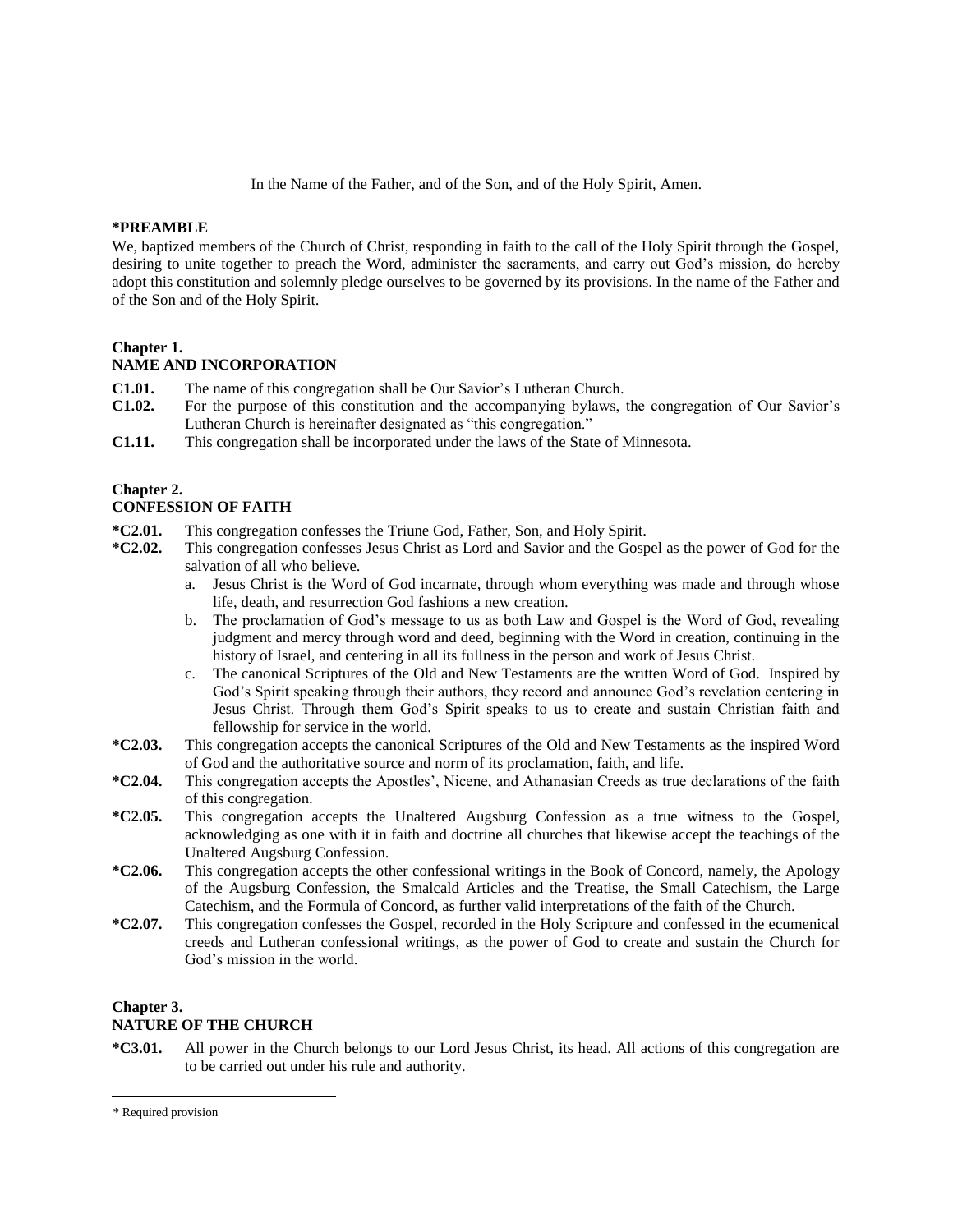- **\*C3.02.** The Church exists both as an inclusive fellowship and as local congregations gathered for worship and Christian service. Congregations find their fulfillment in the universal community of the Church, and the universal Church exists in and through congregations. The Evangelical Lutheran Church in America, therefore, derives its character and powers both from the sanction and representation of its congregations and from its inherent nature as an expression of the broader fellowship of the faithful. In length, it acknowledges itself to be in the historic continuity of the communion of saints; in breadth, it expresses the fellowship of believers and congregations in our day.
- **\*C3.03.** The name Evangelical Lutheran Church in America (ELCA or "this church") as used herein refers in general references to this whole church, including its three expressions: congregations, synods, and the churchwide organization. The name Evangelical Lutheran Church in America is also the name of the corporation of the churchwide organization to which specific references may be made herein.

## **Chapter 4.**

## **STATEMENT OF PURPOSE**

- **\*C4.01.** The Church is a people created by God in Christ, empowered by the Holy Spirit, called and sent to bear witness to God's creative, redeeming, and sanctifying activity in the world.
- **\*C4.02.** To participate in God's mission, this congregation as a part of the Church shall:
	- a. Worship God in proclamation of the Word and administration of the sacraments and through lives of prayer, praise, thanksgiving, witness, and service.
	- b. Proclaim God's saving Gospel of justification by grace for Christ's sake through faith alone, according to the apostolic witness in the Holy Scripture, preserving and transmitting the Gospel faithfully to future generations.
	- c. Carry out Christ's Great Commission by reaching out to all people to bring them to faith in Christ and by doing all ministry with a global awareness consistent with the understanding of God as Creator, Redeemer, and Sanctifier of all.
	- d. Serve in response to God's love to meet human needs, caring for the sick and the aged, advocating dignity and justice for all people, working for peace and reconciliation among the nations, and standing with the poor and powerless, and committing itself to their needs.
	- e. Nurture its members in the Word of God so as to grow in faith and hope and love, to see daily life as the primary setting for the exercise of their Christian calling, and to use the gifts of the Spirit for their life together and for their calling in the world.
	- f. Manifest the unity given to the people of God by living together in the love of Christ and by joining with other Christians in prayer and action to express and preserve the unity which the Spirit gives.
- **\*C4.03.** To fulfill these purposes, this congregation shall:
	- a. Provide services of worship at which the Word of God is preached and the sacraments are administered.
	- b. Provide pastoral care and assist all members to participate in this ministry.
	- c. Challenge, equip, and support all members in carrying out their calling in their daily lives and in their congregation.
	- d. Teach the Word of God.
	- e. Witness to the reconciling Word of God in Christ, reaching out to all people.
	- f. Respond to human need, work for justice and peace, care for the sick and the suffering, and participate responsibly in society.
	- g. Motivate its members to provide financial support for the congregation's ministry and the ministry of other parts of the Evangelical Lutheran Church in America.
	- h. Foster and participate in interdependent relationships with other congregations, the synod, and the churchwide organization of the Evangelical Lutheran Church in America.
	- i. Foster and participate in ecumenical relationships consistent with churchwide policy.
- **\*C4.04.** This congregation shall develop an organizational structure to be described in the bylaws. The Congregation Council shall prepare descriptions of the responsibilities of each committee, task force, or other organizational group and shall review their actions.
- **\*C4.05.** This congregation shall, from time to time, adopt a mission statement which will provide specific direction for its programs.
- **\*C4.06.** References herein to the nature of the relationship between the three expressions of this church congregations, synods, and the churchwide organization—as being interdependent or as being in a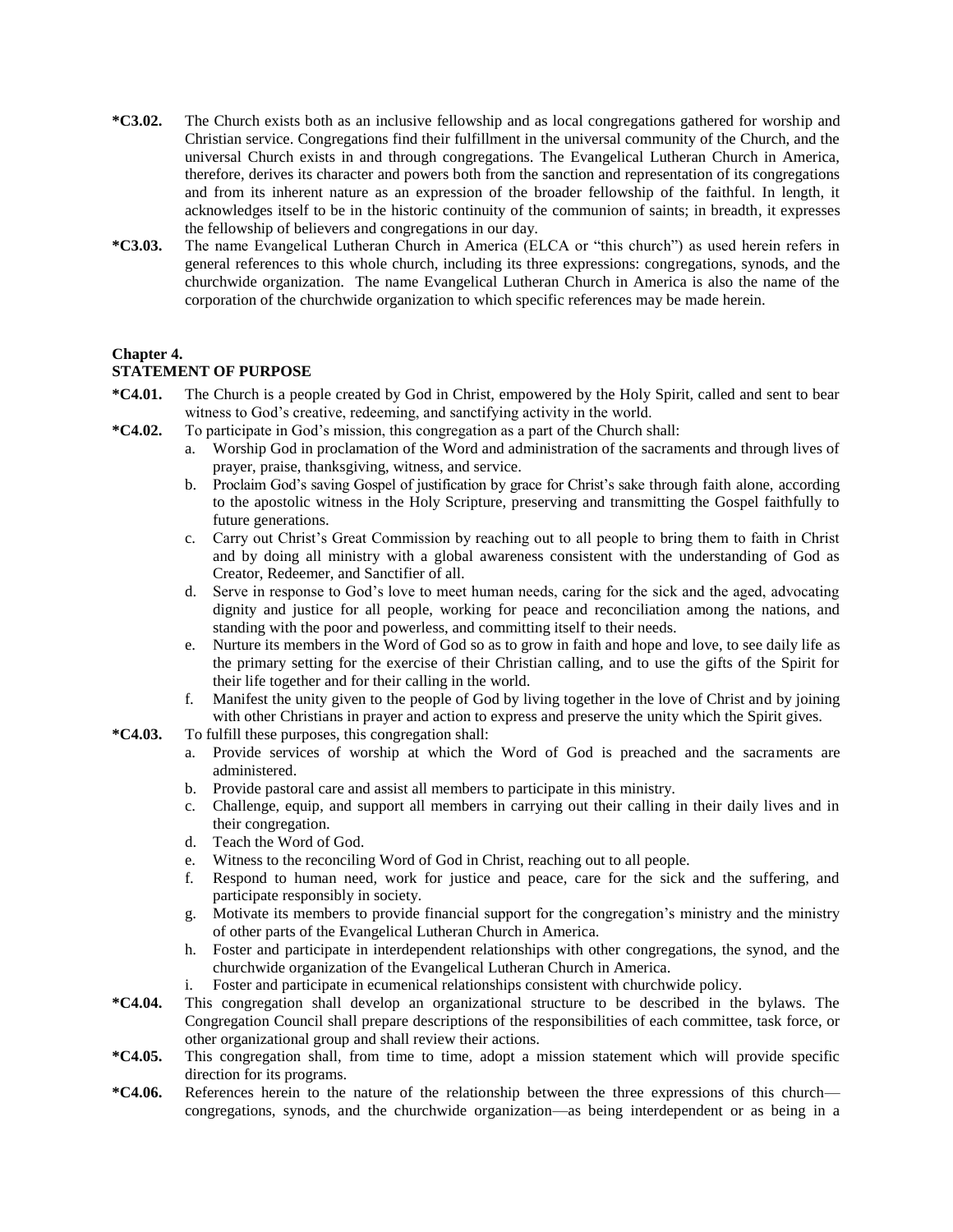partnership relationship describe the mutual responsibility of these expressions in God's mission and the fulfillment of the purposes of this church as described in this chapter, and do not imply or describe the creation of partnerships, co-ventures, agencies, or other legal relationships recognized in civil law.

## **Chapter 5.**

## **POWERS OF THE CONGREGATION**

- **\*C5.01.** The powers of this congregation are those necessary to fulfill its purpose.
- **\*C5.02.** The powers of this congregation are vested in the Congregation Meeting called and conducted as provided in this constitution and bylaws.
- **\*C5.03.** Only such authority as is delegated to the Congregation Council or other organizational units in this congregation's governing documents is recognized. All remaining authority is retained by the congregation. The congregation is authorized to:
	- a. call a pastor as provided in Chapter 9;
	- b. terminate the call of a pastor as provided in Chapter 9;
	- c. call or terminate the call of associates in ministry, deaconesses, and diaconal ministers in conformity with the applicable policy of the Evangelical Lutheran Church in America;
	- d. adopt amendments to the constitution, as provided in Chapter 17, amendments to the bylaws, as specified in Chapter 16, and continuing resolutions, as provided in Chapter 18.
	- e. approve the annual budget;
	- f. acquire real and personal property by gift, devise, purchase, or other lawful means;
	- g. hold title to and use its property for any and all activities consistent with its purpose;
	- h. sell, mortgage, lease, transfer, or otherwise dispose of its property by any lawful means;
	- i. elect its Congregation Council and treasurer, and require them to carry out their duties in accordance with the constitution and bylaws; and
	- j. terminate its relationship with the Evangelical Lutheran Church in America as provided in Chapter 6.
- **\*C5.04.** This congregation shall choose from among its voting members laypersons to serve as voting members of the Synod Assembly as well as persons to represent it at meetings of any conference, cluster, coalition, or other area subdivision of which it is a member. The number of persons to be elected by the congregation and other qualifications shall be as prescribed in guidelines established by the Saint Paul Area Synod of the Evangelical Lutheran Church in America.
- **C5.05.** This congregation shall have a mission endowment fund that will operate as specified in this congregation's bylaws. The purpose of the mission endowment fund is to provide for mission work beyond the operational budget of this congregation.

#### **Chapter 6. CHURCH AFFILIATION**

- **\*C6.01.** This congregation shall be an interdependent part of the Evangelical Lutheran Church in America or its successor, and of the Saint Paul Synod of the Evangelical Lutheran Church in America. This congregation is subject to the discipline of the Evangelical Lutheran Church in America.
- **\*C6.02.** This congregation accepts the Confession of Faith and agrees to the Purposes of the Evangelical Lutheran Church in America and shall act in accordance with them.
- **\*C6.03.** This congregation acknowledges its relationship with the Evangelical Lutheran Church in America in which:
	- a. This congregation agrees to be responsible for its life as a Christian community.
	- b. This congregation pledges its financial support and participation in the life and mission of the Evangelical Lutheran Church in America.
	- c. This congregation agrees to call pastoral leadership from the clergy roster of the Evangelical Lutheran Church in America in accordance with its call procedures except in special circumstances and with the approval of the bishop of the synod. These special circumstances are limited either to calling a candidate approved for the roster of ordained ministers of the Evangelical Lutheran Church in America or to contracting for pastoral services with an ordained minister of a church body with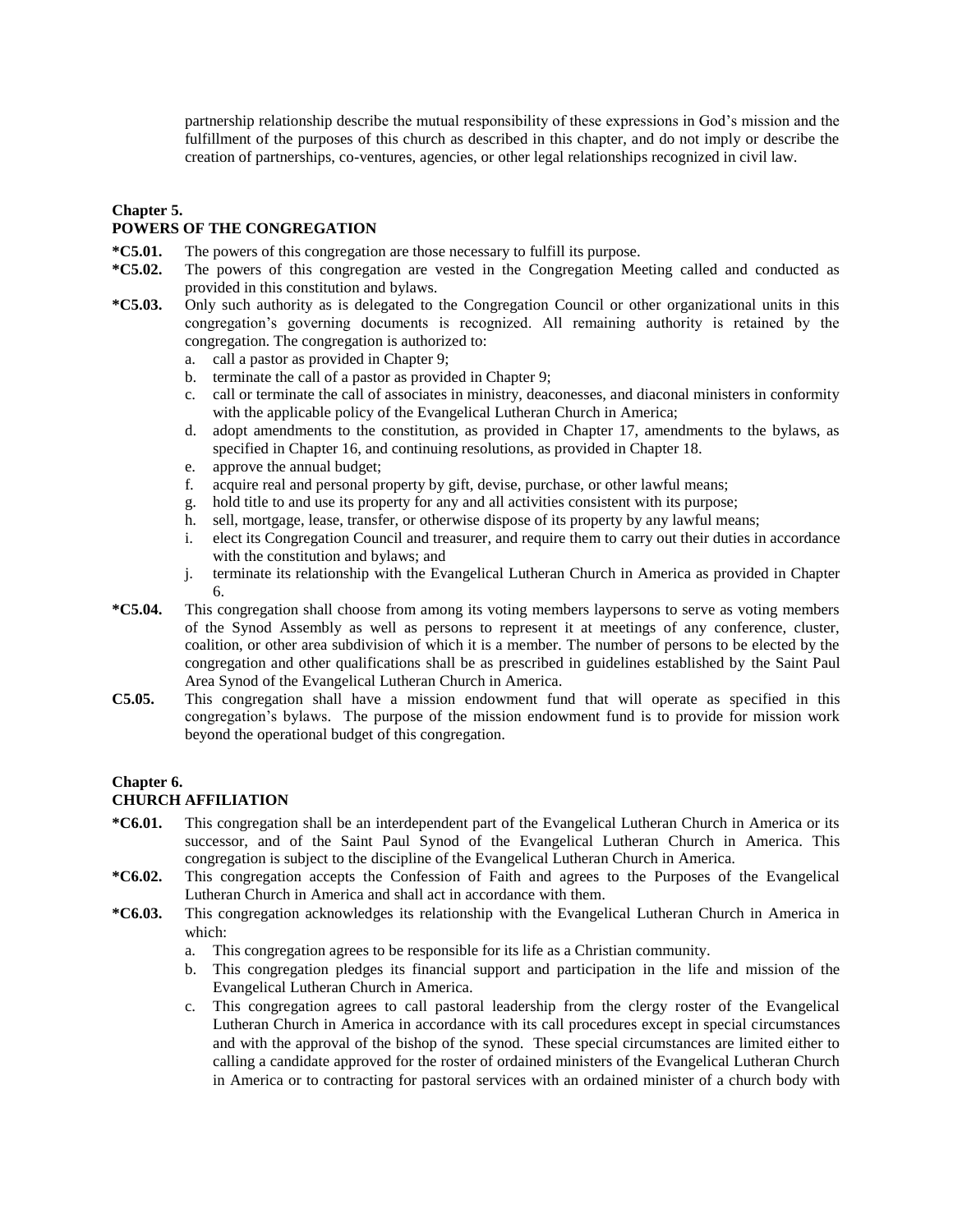which the Evangelical Lutheran Church in America officially has established a relationship of full communion.

- d. This congregation agrees to consider associates in ministry, deaconesses, and diaconal ministers for call to other staff positions in the congregation according to the procedures of the Evangelical Lutheran Church in America.
- e. This congregation agrees to file this constitution and any subsequent changes to this constitution with the synod for review to ascertain that all of its provisions are in agreement with the constitution and bylaws of the Evangelical Lutheran Church in America and with the constitution of the synod.
- **\*C6.04.** Affiliation with the Evangelical Lutheran Church in America may be terminated as follows:
	- a. This congregation takes action to dissolve.
	- b. This congregation ceases to exist.
	- c. This congregation is removed from membership in the Evangelical Lutheran Church in America according to the procedures for discipline of the Evangelical Lutheran Church in America.
	- d. This congregation follows the procedures outlined in \*C6.05.
- **\*C6.05.** A congregation may terminate its relationship with this church by the following procedure:
	- a. A resolution indicating the intent to terminate its relationship must be adopted at a legally called and conducted special meeting of the congregation by a two-thirds vote of the voting members present. Such meeting may be held no sooner than 30 days after written notice of the meeting is received by the bishop of the synod, during which time the congregation shall consult with the bishop and the bishop's designees, if any. The times and manner of the consultation shall be determined by the bishop in consultation with the Congregation Council. Unless he or she is a voting member of the congregation, the bishop and the bishop's designees, if any, shall have voice but not vote at the meeting.
	- b. The secretary of the congregation shall submit a copy of the resolution to the bishop, attesting that the special meeting was legally called and conducted and certifying the outcome of the vote, and shall mail a copy of the resolution to voting members of the congregation. This notice shall be submitted within 10 days after the resolution has been adopted.
	- c. The bishop of the synod and the congregation shall continue in consultation, as specified in paragraph a. above, during a period of at least 90 days after receipt by the synod of the notice as specified in paragraph b. above.
	- d. If the congregation, after such consultation, still seeks to terminate its relationship, such action may be taken at a legally called and conducted special meeting by a two-thirds vote of the voting members present. Notice of the meeting shall be mailed to all voting members and to the bishop at least 10 days in advance of the meeting. Unless he or she is a voting member of the congregation, the bishop and the bishop's designees, if any, shall have voice but not vote at the meeting.
	- e. A copy of the resolution, attesting that the special meeting was legally called and conducted and certifying the outcome of the vote, shall be sent to the bishop within 10 days after the resolution has been adopted, at which time the relationship between the congregation and this church shall be terminated subject to paragraphs g., h., and i. below. Unless this notification to the bishop also certifies that the congregation has voted by a two-thirds vote to affiliate with another Lutheran denomination, the congregation will be conclusively presumed to be an independent or non-Lutheran church.
	- f. Notice of termination shall be forwarded by the bishop to the secretary of this church, who shall report the termination to the Churchwide Assembly.
	- g. Congregations seeking to terminate their relationship with this church which fail or refuse to comply with each of the foregoing provisions in \*C6.05. shall be required to receive Synod Council approval before terminating their membership in this church.
	- h. Congregations which had been members of the Lutheran Church in America shall be required, in addition to complying with the foregoing provisions in \*C6.05., to receive synodical approval before terminating their membership in this church.
	- i. Congregations established by the Evangelical Lutheran Church in America shall be required, in addition to complying with the foregoing provisions in \*C6.05., to satisfy all financial obligations to this church and receive Synod Council approval before terminating their membership in this church.
	- j. If a congregation fails to achieve the required two-thirds vote of voting members present at the congregation's first meeting as specified in paragraph a. above, another special meeting to consider termination of relationship with this church may be called no sooner than six months after that first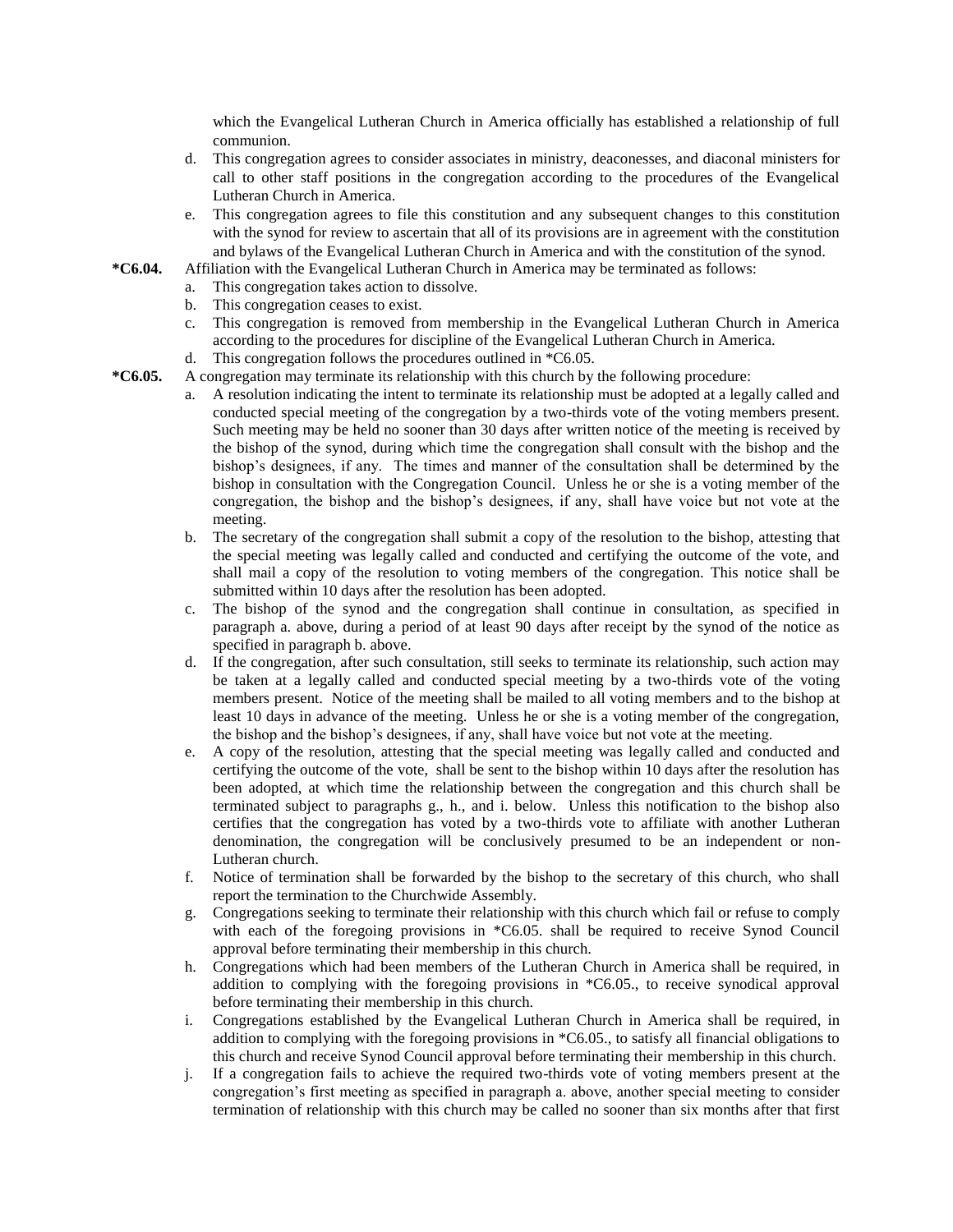meeting. If a congregation fails to achieve the required two-thirds vote of voting members present at the congregation's second meeting as specified in paragraph d. above, another attempt to consider termination of relationship with this church must follow all requirements of \*C6.05. and may begin no sooner than six months after that second meeting.

- **\*C6.06.** If this congregation considers relocation, it shall confer with the bishop of the synod in which it is territorially located and the appropriate unit of the churchwide organization before any steps are taken leading to such action. The approval of the Synod Council shall be received before any such action is effected.
- **\*C6.07.** If this congregation considers developing an additional site to be used regularly for worship, it shall confer with the bishop of the synod in which it is territorially located and the appropriate unit of the churchwide organization before any steps are taken leading to such action.

#### **Chapter 7.**

## **PROPERTY OWNERSHIP**

- **\*C7.01.** If this congregation ceases to exist, title to undisposed property shall pass to the Saint Paul Area Synod of the Evangelical Lutheran Church in America.
- **\*C7.02.** If this congregation is removed from membership in the Evangelical Lutheran Church in America according to its procedure for discipline, title to property shall continue to reside in this congregation.
- **\*C7.03.** If a two-thirds majority of the voting members of this congregation present at a legally called and conducted special meeting of this congregation vote to transfer to another Lutheran church body, title to property shall continue to reside in this congregation, provided the process for termination of relationship in \*C6.05. has been followed. Before this congregation takes action to transfer to another Lutheran church body, it shall consult with representatives of the Saint Paul Area Synod.
- **\*C7.04.** If a two-thirds majority of the voting members of this congregation present at a legally called and conducted special meeting of this congregation vote to become independent or relate to a non-Lutheran church body and have followed the process for termination of relationship in \*C6.05., title to property of this congregation shall continue to reside in this congregation only with the consent of the Synod Council. The Synod Council, after consultation with this congregation by the established synodical process, may give approval to the request to become independent or to relate to a non-Lutheran church body, in which case title shall remain with the majority of this congregation. If the Synod Council fails to give such approval, title shall remain with those members who desire to continue as a congregation of the Evangelical Lutheran Church in America.
- **C7.05.** Notwithstanding the provisions of \*C7.02. and \*C.7.03. above, where this congregation has received property from the synod pursuant to a deed or other instrument containing restrictions under provision 9.71.a. of the *Constitution, Bylaws, and Continuing Resolutions of the Evangelical Lutheran Church in America*, this congregation accepts such restrictions and:
	- a. Shall not transfer, encumber, mortgage, or in any way burden or impair any right, title, or interest in the property without prior approval of the Synod Council.
	- b. Shall—upon written demand by the Synod Council, pursuant to †S13.23. of the constitution of the Saint Paul Area Synod—reconvey and transfer all right, title, and interest in the property to the synod.

#### **Chapter 8. MEMBERSHIP**

- **\*C8.01.** Members of this congregation shall be those baptized persons on the roll of this congregation at the time that this constitution is adopted and those who are admitted thereafter and who have declared and maintain their membership in accordance with the provisions of this constitution and its bylaws.
- **\*C8.02.** Members shall be classified as follows:
	- a. *Baptized* members are those persons who have been received by the Sacrament of Holy Baptism in this congregation, or, having been previously baptized in the name of the Triune God, have been received by certificate of transfer from other Lutheran congregations or by affirmation of faith.
	- b. *Confirmed* members are baptized persons who have been confirmed in this congregation, those who have been received by adult baptism or by transfer as confirmed members from other Lutheran congregations, or baptized persons received by affirmation of faith.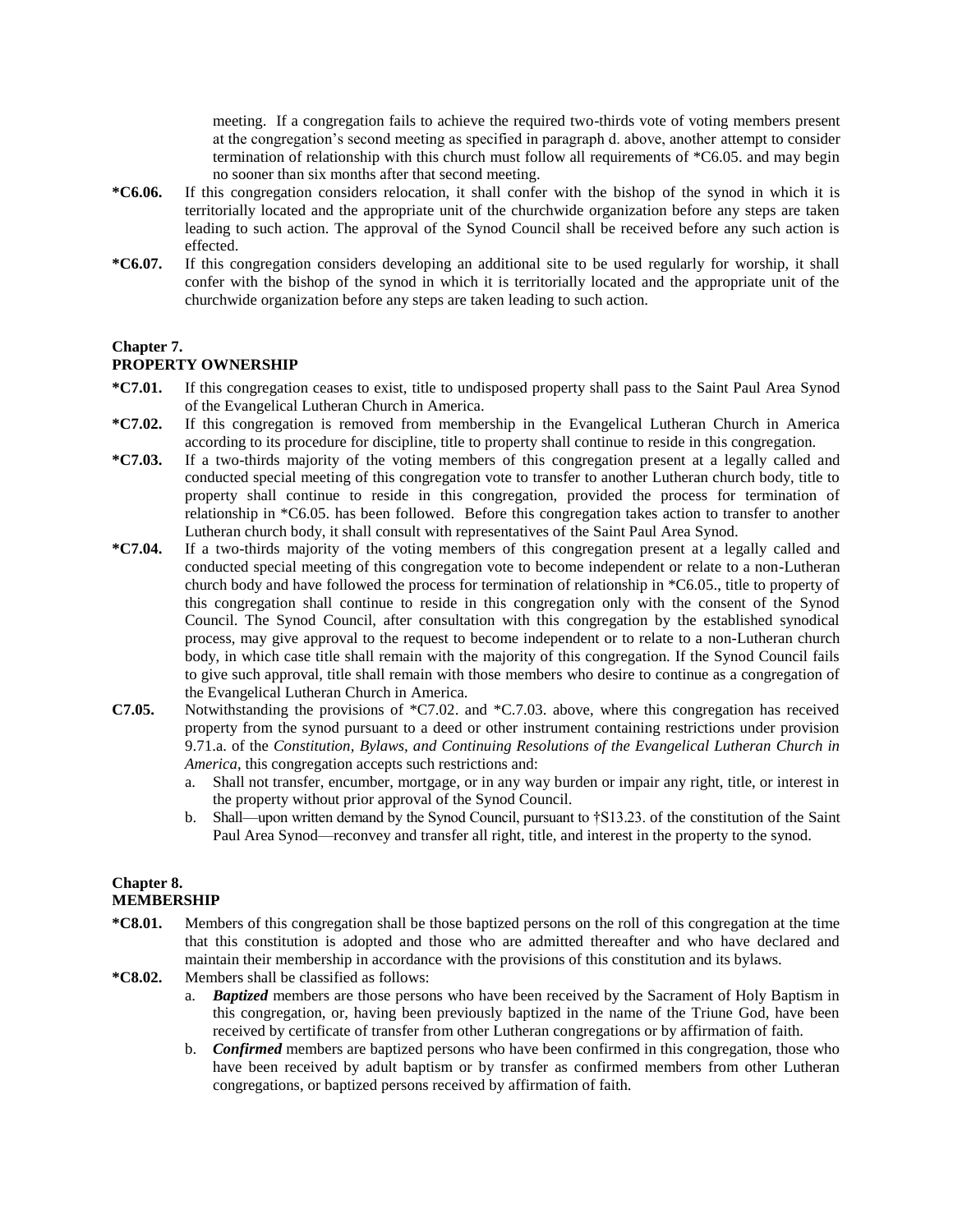- c. *Voting* members are confirmed members. Such confirmed members, during the current or preceding calendar year, shall have communed in this congregation and shall have made a contribution of record to this congregation. Members of this congregation who have satisfied these basic standards shall have the privilege of voice and vote at every regular and special meeting of the congregation.
- d. *Associate* members are persons holding membership in other Lutheran congregations who wish to retain such membership but desire to participate in the life and mission of this congregation, or persons who wish to retain a relationship with this congregation while being members of other congregations. They have all the privileges and duties of membership except voting rights and eligibility for elected offices or membership on the Congregation Council of this congregation.
- **\*C8.03.** All applications for confirmed membership shall be submitted to and shall require the approval of the Congregation Council.
- **\*C8.04.** It shall be the privilege and duty of members of this congregation to:
	- a. make regular use of the means of grace, both Word and sacraments;
		- b. live a Christian life in accordance with the Word of God and the teachings of the Lutheran church; and
		- c. support the work of this congregation, the synod, and the churchwide organization of the Evangelical Lutheran Church in America through contributions of their time, abilities, and financial support as biblical stewards.
- **\*C8.05.** Membership in this congregation shall be terminated by any of the following:
	- a. death;
	- b. resignation;
	- c. transfer or release;
	- d. disciplinary action in accordance with ELCA constitutional provision 20.40. and the accompanying bylaws; or
	- e. removal from the roll due to inactivity as defined in the bylaws.

Such persons who have been removed from the roll of members shall remain persons for whom the Church has a continuing pastoral concern.

#### **Chapter 9. THE PASTOR**

- **\*C9.01.** Authority to call a pastor shall be in this congregation by at least a two-thirds majority ballot vote of members present and voting at a meeting legally called for that purpose. Before a call is issued, the officers, or a committee elected by this congregation to recommend the call, shall seek the advice and help of the bishop of the synod.
- **\*C9.02.** Only a member of the clergy roster of the Evangelical Lutheran Church in America or a candidate for the roster of ordained ministers who has been recommended for the congregation by the synodical bishop may be called as a pastor of this congregation.
- **\*C9.03.** Consistent with the faith and practice of the Evangelical Lutheran Church in America,
	- a. Every ordained minister shall:
		- 1) preach the Word;
		- 2) administer the sacraments;
		- 3) conduct public worship;
		- 4) provide pastoral care; and
		- 5) speak publicly to the world in solidarity with the poor and oppressed, calling for justice and proclaiming God's love for the world.
	- b. Each ordained minister with a congregational call shall, within the congregation:
		- 1) offer instruction, confirm, marry, visit the sick and distressed, and bury the dead;
		- 2) supervise all schools and organizations of this congregation;
		- 3) install regularly elected members of the Congregation Council; and
		- 4) with the council, administer discipline.
	- c. Every pastor shall:
		- 1) strive to extend the Kingdom of God in the community, in the nation, and abroad;
		- 2) seek out and encourage qualified persons to prepare for the ministry of the Gospel;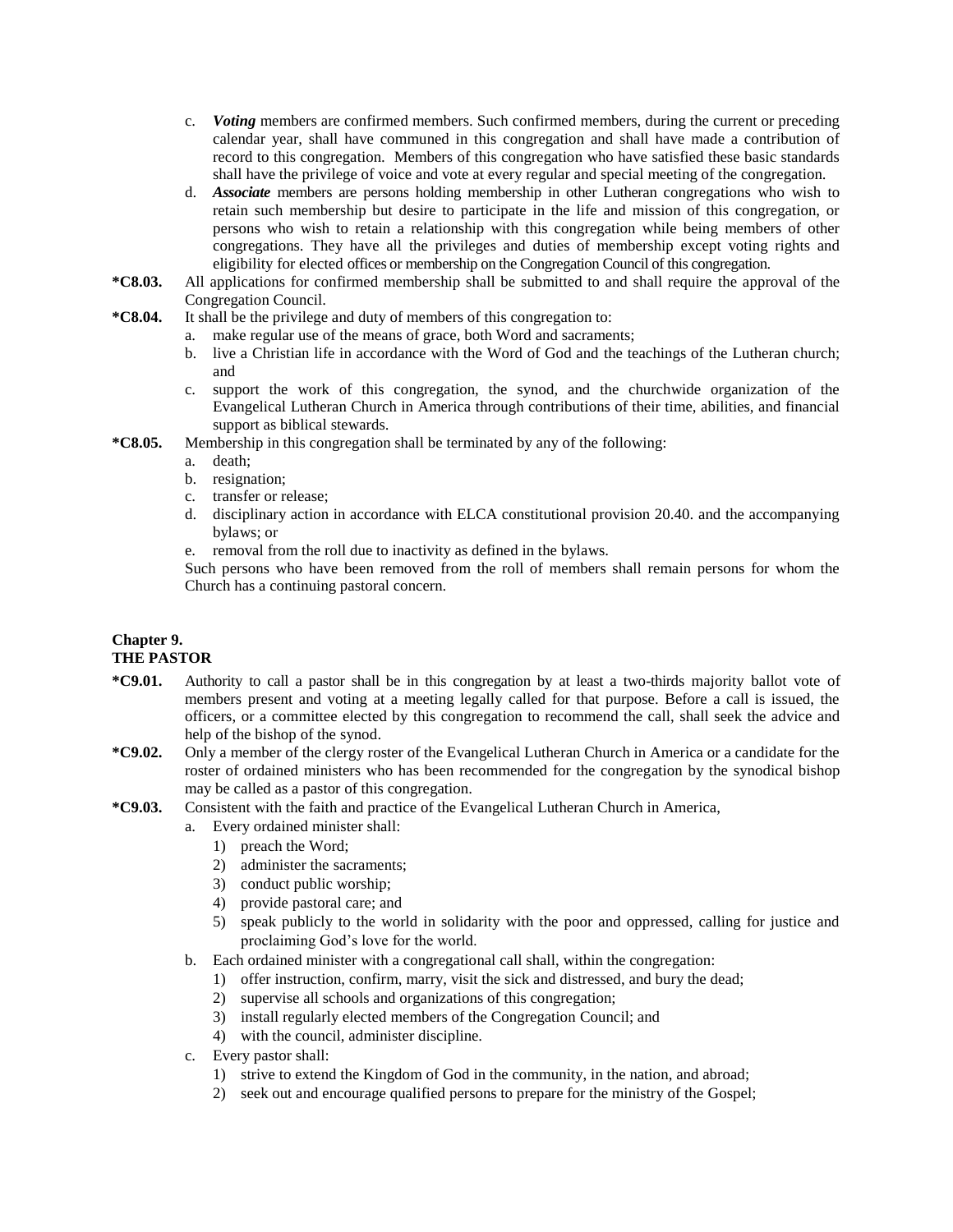- 3) impart knowledge of this church and its wider ministry through distribution of its periodicals and other publications; and
- 4) endeavor to increase the support given by the congregation to the work of the churchwide organization of the Evangelical Lutheran Church in America (ELCA) and of the Saint Paul Area Synod of the ELCA.
- **\*C9.04.** The specific duties of the pastor, compensation, and other matters pertaining to the service of the pastor shall be included in a letter of call, which shall be attested by the bishop of the synod.
- **\*C9.05.** a. The call of a congregation, when accepted by a pastor, shall constitute a continuing mutual relationship and commitment, which shall be terminated only by death or, following consultation with the synodical bishop, for the following reasons:
	- 1) mutual agreement to terminate the call or the completion of a call for a specific term;
	- 2) resignation of the pastor, which shall become effective, unless otherwise agreed, no later than 30 days after the date on which it was submitted;
	- 3) inability to conduct the pastoral office effectively in the congregation in view of local conditions;
	- 4) physical disability or mental incapacity of the pastor;
	- 5) suspension of the pastor through discipline for more than three months;
		- 6) resignation or removal of the pastor from the roster of ordained ministers of this church;
		- 7) termination of the relationship between this church and the congregation;
	- 8) dissolution of the congregation or the termination of a parish arrangement; or
	- 9) suspension of the congregation through discipline for more than six months.
	- b. When allegations of physical disability or mental incapacity of the pastor under paragraph a.4) above, or ineffective conduct of the pastoral office under paragraph a.3) above, have come to the attention of the bishop of this synod,
		- 1) the bishop in his or her sole discretion may investigate such conditions personally together with a committee of two ordained ministers and one layperson, or
		- 2) when such allegations have been brought to the synod's attention by an official recital of allegations by the Congregation Council or by a petition signed by at least one-third of the voting members of the congregation, the bishop personally shall investigate such conditions together with a committee of two ordained ministers and one layperson.
	- c. In case of alleged physical disability or mental incapacity under paragraph a.4) above, the bishop's committee shall obtain and document competent medical opinion concerning the pastor's condition. When a disability or incapacity is evident to the committee, the bishop of this synod may declare the pastorate vacant and the pastor shall be listed on the clergy roster as disabled. Upon removal of the disability and the restoration of the pastor to health, the bishop shall take steps to enable the pastor to resume the ministry, either in the congregation last served or in another appropriate call.
	- d. In the case of alleged local difficulties that imperil the effective functioning of the congregation under paragraph a.3) above, the bishop's committee shall endeavor to hear from all concerned persons, after which the bishop together with the committee shall present their recommendations first to the pastor and then to the congregation. The recommendations of the bishop's committee must address whether the pastor's call should come to an end and, if so, may suggest appropriate severance arrangements. The committee may also propose other actions that should be undertaken by the congregation and by the pastor, if appropriate. If the pastor and congregation agree to carry out such recommendations, no further action need be taken by the synod.
	- e. If either party fails to assent to the recommendations of the bishop's committee concerning the pastor's call, the congregation may dismiss the pastor only at a legally called meeting after consultation with the bishop, either (a) by a two-thirds majority vote of the voting members present and voting where the bishop and the committee did not recommend termination of the call, or (b) by a simple majority vote of the voting members present and voting where the bishop and the committee recommended termination of the call.
	- f. If, in the course of proceedings described in paragraph c. or paragraph d. above, the bishop's committee concludes that there may be grounds for disciplinary action, the committee shall make recommendations concerning disciplinary action in accordance with the provisions of this church's constitution, bylaws, and continuing resolutions.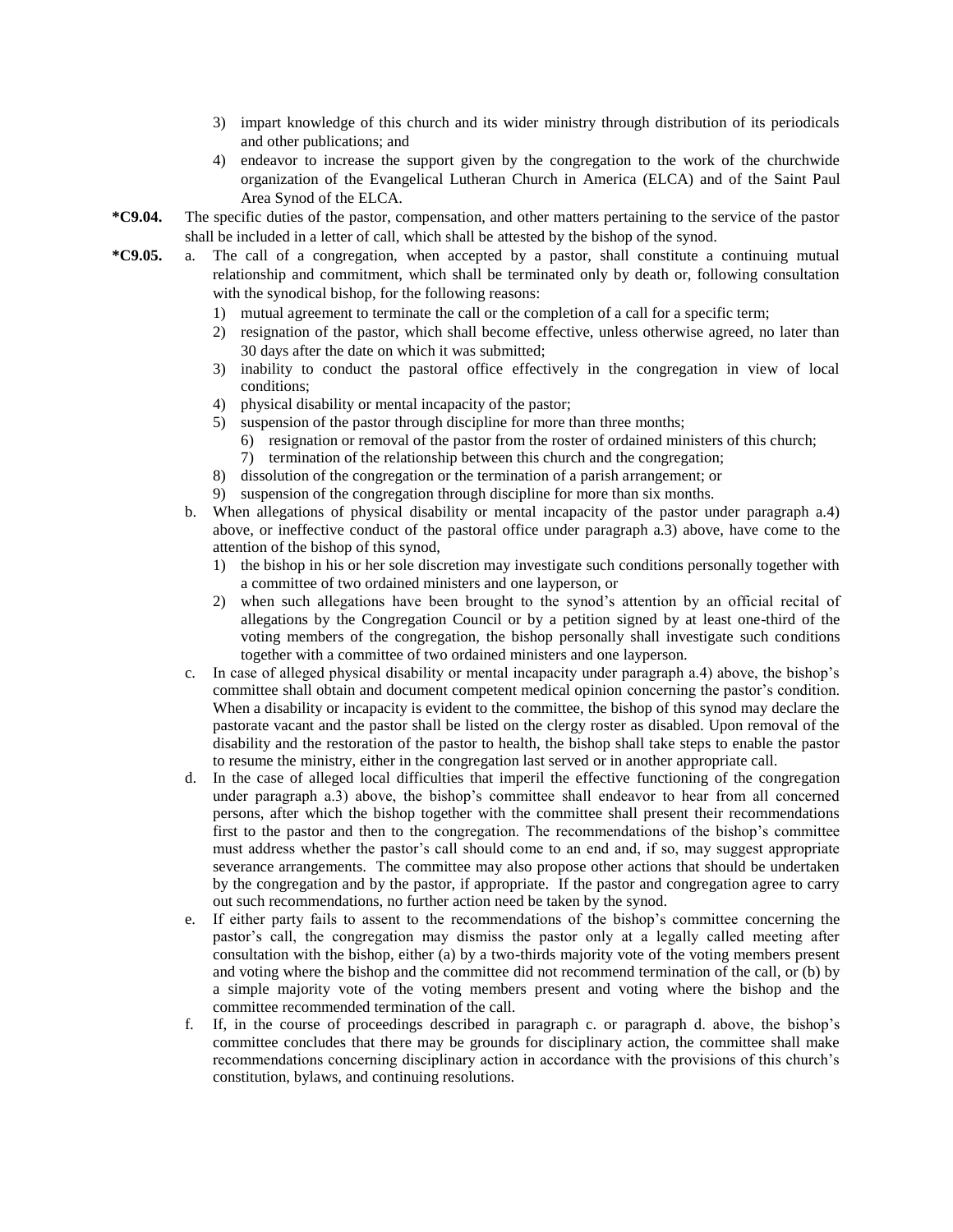- **\*C9.06.** At a time of pastoral vacancy, an interim pastor shall be appointed by the bishop of the synod with the consent of this congregation or the Congregation Council.
- **\*C9.07.** During the period of service, an interim pastor shall have the rights and duties in the congregation of a regularly called pastor and may delegate the same in part to a supply pastor with the consent of the bishop of the synod and this congregation or Congregation Council. The interim pastor and any ordained pastor providing assistance shall refrain from exerting influence in the selection of a pastor. Unless previously agreed upon by the Synod Council, an interim pastor is not available for a regular call to the congregation served.
- **\*C9.08.** This congregation shall make satisfactory settlement of all financial obligations to a former pastor before calling a successor. A pastor shall make satisfactory settlement of all financial obligations to this congregation before beginning service in a call to another congregation or employment in another ministry setting related to the Evangelical Lutheran Church in America.
- **\*C9.09.** When a pastor is called to serve in company with another pastor or pastors, the privileges and responsibilities of each pastor shall be specified in documents to accompany the call and to be drafted in consultation involving the pastors, the Congregation Council, and the bishop of the synod. As occasion requires, the documents may be revised through a similar consultation.
- **\*C9.11.** With the approval of the bishop of the synod, the congregation may depart from \*C9.05.a. and call a pastor for a specific term. Details of such calls shall be in writing setting forth the purpose and conditions involved. Prior to the completion of a term, the bishop or a designated representative of the bishop shall meet with the pastor and representatives of the congregation for a review of the call. Such a call may also be terminated before its expiration in accordance with the provisions of \*C9.05.a.
- **\*C9.12.** The pastor of this congregation:
	- a. shall keep accurate parochial records of all baptisms, confirmations, marriages, burials, communicants, members received, members dismissed, or members excluded from the congregation;
	- b. shall submit a summary of such statistics annually to the synod; and
	- c. shall become a member of this congregation upon receipt and acceptance of the letter of call. In a parish of multiple congregations, the pastor shall hold membership in one of the congregations.
- **\*C9.13.** The pastor(s) shall submit a report of his or her ministry to the bishop of the synod at least 90 days prior to each regular meeting of the Synod Assembly.
- **\*C9.14.** The parochial records of this congregation shall be maintained by the pastor and shall remain the property of the congregation. The secretary of this congregation shall attest in writing to the bishop of this synod that such records have been placed in his or her hands in good order by a departing pastor before the installation of that pastor in another field of labor or the granting by the synod of retired status to the pastor.
- **C9.20.** Under special circumstances, subject to the approval of the synodical bishop and the concurrence of this congregation, an ordained minister of a church body with which the Evangelical Lutheran Church in America officially has established a relationship of full communion may serve temporarily as pastor of this congregation under a contract between the congregation and the ordained minister in a form proposed by the synodical bishop and approved by the congregation.
- **C9.21.** When the Lead Pastor resigns or is terminated, all other pastoral staff shall tender their resignations within thirty days after the arrival of the new Lead Pastor.

## **Chapter 10.**

## **CONGREGATION MEETING**

- **C10.01.** The annual meeting of this congregation shall be held at a time specified in the bylaws.
- **C10.02.** A special Congregation Meeting may be called by the pastor, the Congregation Council, or the president of this congregation, and shall be called by the president of the congregation upon the written request of forty-five of the voting members. The president of the Congregation Council shall call a special meeting upon request of the synodical bishop. The call for each special meeting shall specify the purpose for which it is to be held, and no other business shall be transacted.
- **C10.03.** Notice of all meetings of this congregation shall be given at the services of worship on the preceding two consecutive Sundays and by mail or electronic means, as permitted by state law, to all voting members at least 10 days in advance of the date of the meeting.
- **C10.04.** Forty-five voting members shall constitute a quorum.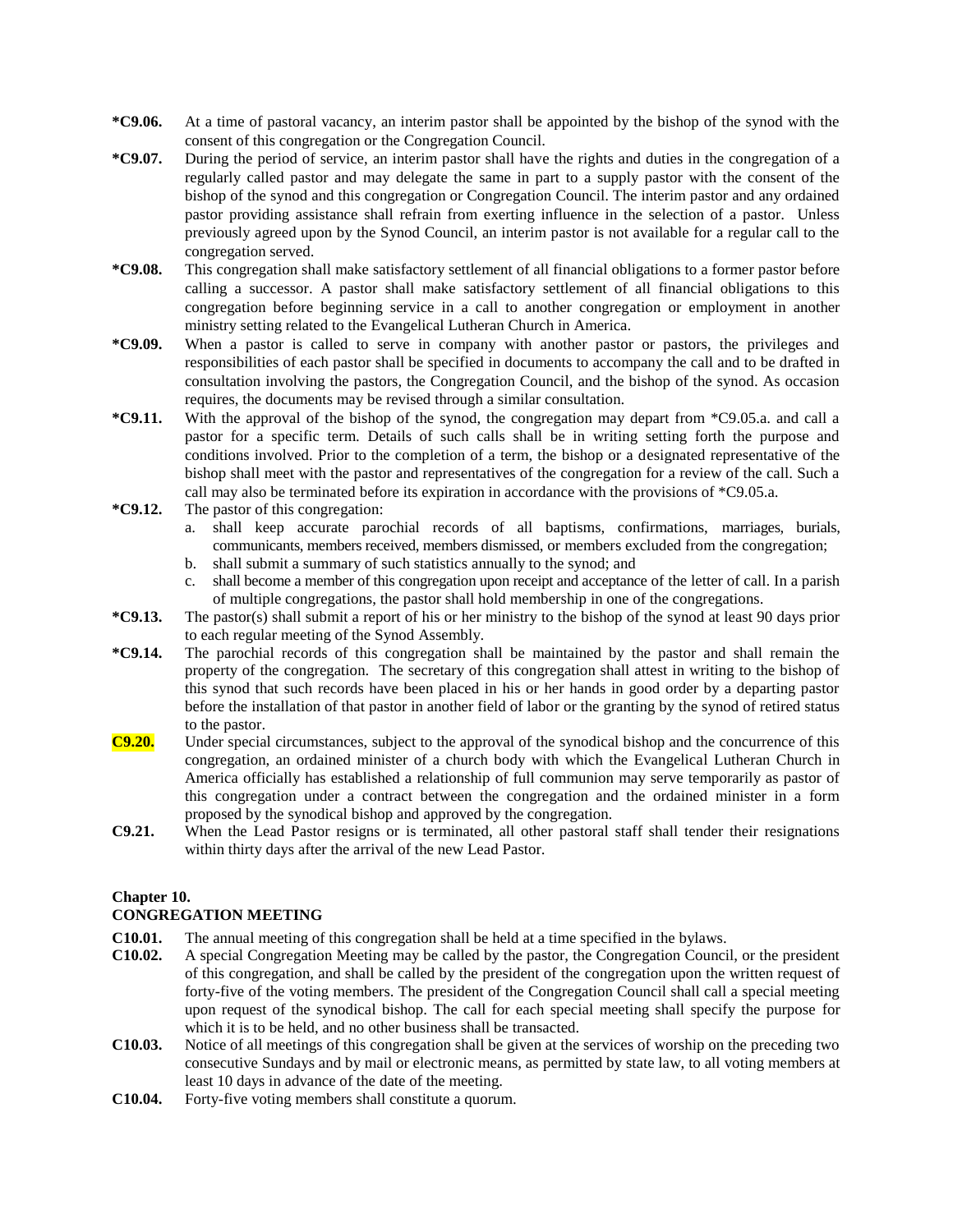- **C10.05.** Voting by proxy or by absentee ballot shall not be permitted.
- **C10.06.** All actions approved by the congregation shall be by majority vote of those voting members present and voting, except as otherwise provided in this constitution or by state law. A meeting of the congregation may, by majority vote, recess to reconvene at a specified time and place.
- **C10.07.** *Robert's Rules of Order*, latest edition, shall govern parliamentary procedure of all meetings of this congregation.

#### **Chapter 11. OFFICERS**

- **C11.01.** The officers of this congregation shall be a president, vice president, secretary, and treasurer.
	- a. Duties of the officers shall be specified in the bylaws.
	- b. The officers shall be voting members of the congregation.
	- c. Officers of this congregation shall serve similar offices of the Congregation Council and shall be voting members of the Congregation Council.
	- d. The Congregation Council elects the officers of president, vice president, and secretary from the elected membership of the Congregation Council. The treasurer is elected by the congregation at a congregational meeting for a term in accordance with his / her service on the Congregational Council.
- **C11.02.** The Congregation Council shall elect its officers as specified in C11.01.d and they shall be the officers of the congregation. The officers, other than the treasurer, shall serve for one year or until their successors are elected. Their terms shall begin at the close of the Congregational Council meeting at which they are elected. The term of office for the treasurer shall begin at the close of the congregational meeting at which he / she was elected.
- **C11.03.** No officer shall hold more than one office at a time. No elected officer shall be eligible to serve more than two consecutive terms in the same office.

## **Chapter 12.**

## **CONGREGATION COUNCIL**

- **C12.01.** The members of the Congregational Council shall be elected by written ballot to serve for three years or until their successors are elected. Such members shall be eligible to serve no more than two full terms consecutively. Their terms shall begin at the close of the congregational meeting at which they are elected.
- **C12.02.** Any voting member of the congregation may be elected, subject only to the limitation on the length of continuous service permitted in that office. A pastor shall not serve as an officer of this congregation or on the Congregational Council but, as spiritual leader of the congregation, shall be ex officio a member of the Congregational Council and an advisory member of all other boards, committees, and organizations of the congregation. Consistent with the laws of the state in which this congregation is incorporated, the congregation may adopt procedures for the removal of a member of the Congregation Council in other circumstances.
- **C12.03.** Should a member's place on the Congregation Council be declared vacant, the Congregation Council shall elect, by majority vote, a successor until the next annual meeting.
- **C12.04.** The Congregation Council shall have general oversight of the life and activities of this congregation, and in particular its worship life, to the end that everything be done in accordance with the Word of God and the faith and practice of the Evangelical Lutheran Church in America. The duties of the Congregation Council shall include the following:
	- a. To lead this congregation in stating its mission, to do long-range planning, to set goals and priorities, and to evaluate its activities in light of its mission and goals.
	- b. To seek to involve all members of this congregation in worship, learning, witness, service, and support.
	- c. To oversee and provide for the administration of this congregation to enable it to fulfill its functions and perform its mission.
	- d. To maintain supportive relationships with the pastor(s) and staff and help them annually to evaluate the fulfillment of their calling or employment.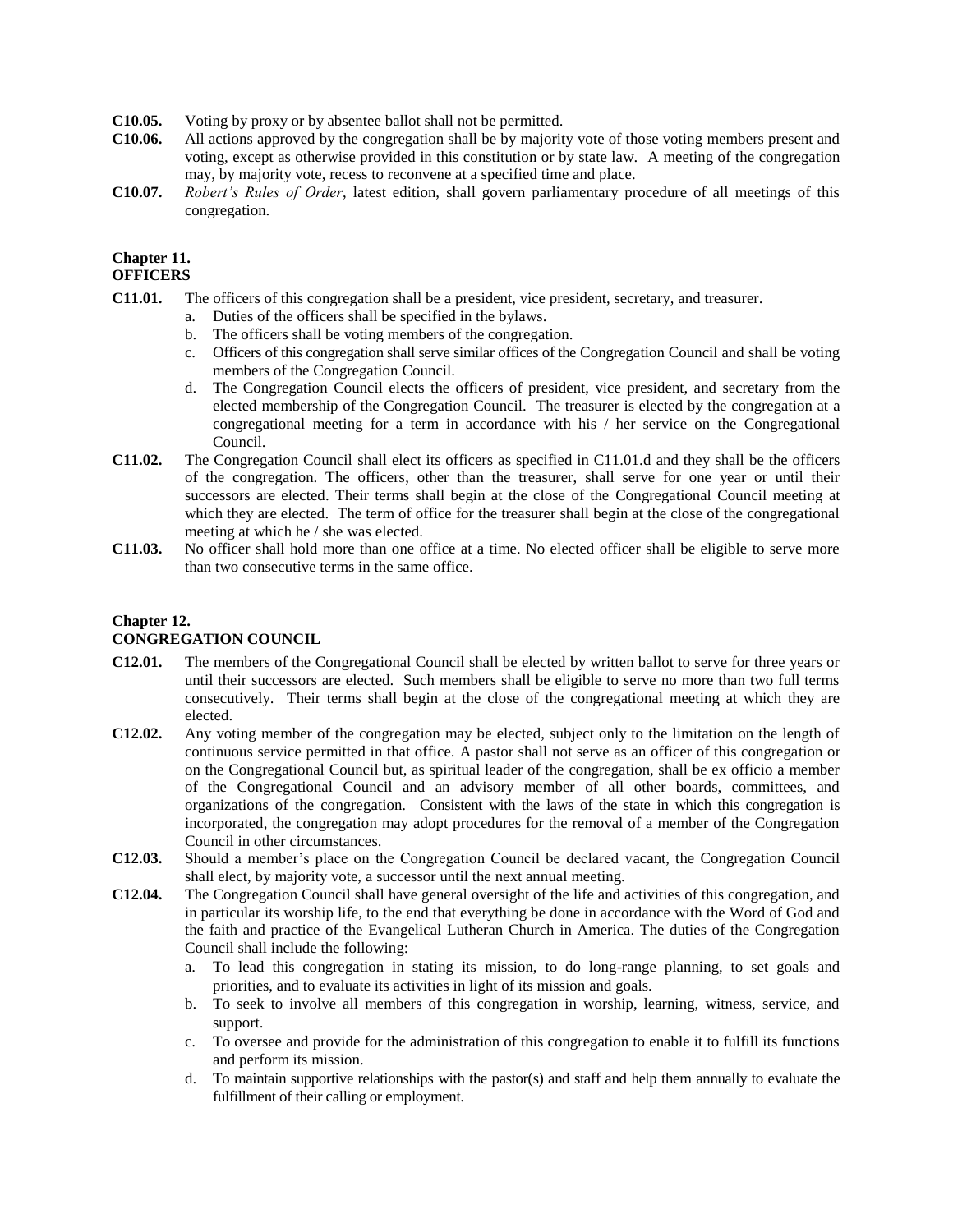- e. To be examples individually and corporately of the style of life and ministry expected of all baptized persons.
- f. To promote a congregational climate of peace and goodwill, and, as differences and conflicts arise, to endeavor to foster mutual understanding.
- g. To arrange for pastoral service during the sickness or absence of the pastor.
- h. To emphasize partnership with the synod and churchwide organization of the Evangelical Lutheran Church in America as well as cooperation with other congregations, both Lutheran and non-Lutheran, subject to established policies of the synod and the Evangelical Lutheran Church in America.
- i. To recommend and encourage the use of program resources produced or approved by the Evangelical Lutheran Church in America.
- j. To seek out and encourage qualified persons to prepare for the ministry of the Gospel.
- **C12.05.** The Congregation Council shall be responsible for the financial and property matters of this congregation.
	- a. The Congregation Council shall be the board of directors of this congregation, and as such shall be responsible for maintaining and protecting its property and the management of its business and fiscal affairs. It shall have the powers and be subject to the obligations that pertain to such boards under the laws of the State of Minnesota, except as otherwise provided herein.
	- b. The Congregation Council shall not have the authority to buy, sell, or encumber real property unless specifically authorized to do so by a meeting of the congregation.
	- c. The Congregation Council may enter into contracts of up to 5% in excess of the anticipated receipts only after approval by a Congregation Meeting for items not included in the budget.
	- d. The Congregation Council shall prepare an annual budget for adoption by this congregation, shall supervise the expenditure of funds in accordance therewith following its adoption, and may incur obligations of more than 5% in excess of the anticipated receipts only after approval by a Congregation Meeting. The budget shall include this congregation's full indicated share in support of the wider ministry being carried on in partnership with the synod and churchwide organization.
	- e. The Congregation Council shall ascertain that the financial affairs of this congregation are being conducted efficiently, giving particular attention to the prompt payment of all obligations and to the regular forwarding of benevolence monies to the synodical treasurer.
	- f. The Congregation Council shall be responsible for this congregation's investments and its total insurance program.
- **C12.06.** The Congregation Council shall see that the provisions of this constitution and its bylaws are carried out.
- **C12.08.** The Congregation Council shall be responsible for the employment and supervision of the staff of this congregation. Nothing in this provision shall be deemed to affect the congregation's responsibility for the call, terms of call, or termination of call of any employees who are on a roster of this church.
- **C12.09.** The Congregation Council shall submit a comprehensive report to this congregation at the annual meeting.
- **C12.11.** The Congregation Council shall normally meet once a month. Special meetings may be called by the pastor or the president, and shall be called by the president at the request of at least one-half of its members. Notice of each special meeting shall be given to all who are entitled to be present.
- **C12.12.** A quorum for the transaction of business by the Congregation Council shall be outlined in the bylaws, including the pastor or interim pastor, except when the pastor or interim pastor requests or consents to be absent and has given prior approval to the agenda for a particular regular or special meeting, which shall be the only business considered at that meeting. Chronic or repeated absence of the pastor or interim pastor who has refused approval of the agenda of a subsequent regular or special meeting shall not preclude action by the Congregation Council, following consultation with the synodical bishop.
- **C12.13.** The Congregation Council and its committees may hold meetings by remote communication, including electronically and by telephone conference, and, to the extent permitted by state law, notice of all meetings may be provided electronically.

## **Chapter 13.**

## **CONGREGATION MINISTRY TEAMS**

**C13.01.** The duties of the ministry teams of this congregation are described in the bylaws.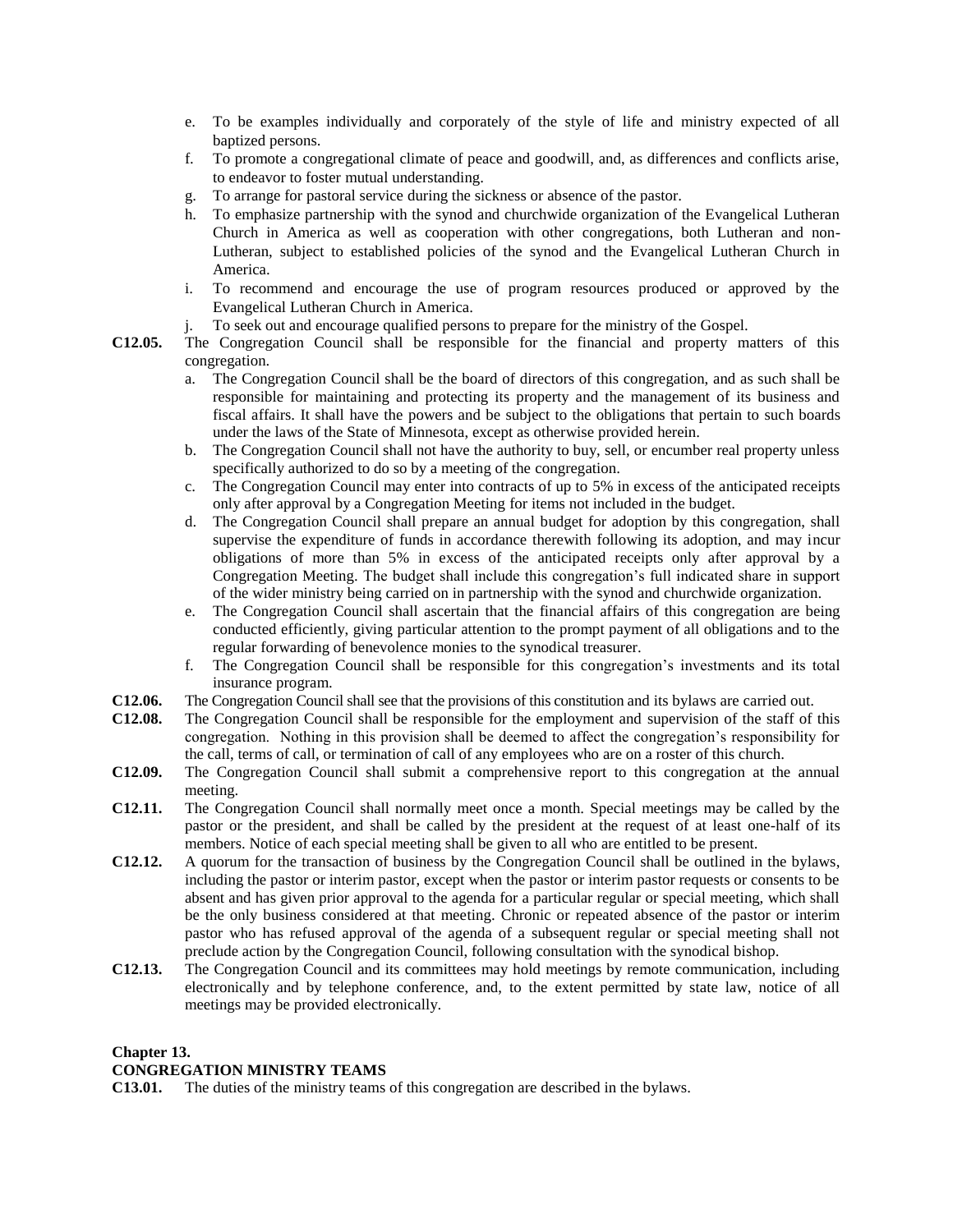#### **Chapter 14.**

## **ORGANIZATIONS WITHIN THE CONGREGATION**

- **C14.01.** All organizations within this congregation shall exist to aid it in ministering to the members of this congregation and to all persons who can be reached with the Gospel of Christ. As outgrowths and expressions of this congregation's life, the organizations are subject to its oversight and direction. This congregation at its meeting shall determine their policies, guide their activities, and receive reports concerning their membership, work, and finances.
- **C14.02.** Special interest groups, other than those of the official organizations of the Evangelical Lutheran Church in America, may be organized only after authorization has been given by the Congregation Council.

#### **Chapter 15.**

## **DISCIPLINE OF MEMBERS AND ADJUDICATION**

- **\*C15.01.** Persistent and public denial of the Christian faith, willful or criminal conduct grossly unbecoming a member of the Church of Christ, continual and intentional interference with the ministry of the congregation, or willful and repeated harassment or defamation of member(s) of the congregation is sufficient cause for discipline of a member. Prior to disciplinary action, reconciliation and repentance will be attempted following Matthew 18:15–17, proceeding through these successive steps, as necessary: a) private counsel and admonition by the pastor, b) censure and admonition by the pastor in the presence of two or three witnesses, c) written referral of the matter by the Congregation Council to the vice president of the synod, who will refer it to a consultation panel drawn from the Consultation Committee of the synod, and d) written referral of the matter by the consultation panel to the Committee on Discipline of the synod. If, for any reason, the pastor is unable to administer the admonitions required by paragraphs a. and b. hereof, those steps may be performed by another pastor chosen by the Executive Committee of the Congregation Council.
- **\*C15.02.** The process for discipline of a member of the congregation shall be governed as prescribed by the chapter on discipline in the *Constitution, Bylaws, and Continuing Resolutions of the Evangelical Lutheran Church in America*. If the counseling, censure, and admonitions pursuant to C15.01 do not result in repentance and amendment of life, charges against the accused member(s) that are specific and in writing may be prepared by the Congregation Council, signed, and submitted to the vice president of the synod. The vice president shall select from the synod's Consultation Committee a panel of five members (three lay persons and two clergy). A copy of the written charges shall be provided to the consultation panel and the accused member(s). The consultation panel, after requesting a written reply to the charges from the accused member(s), shall consider the matter and seek a resolution by means of investigation, consultation, mediation, or whatever other means may seem appropriate. The panel's efforts to reach a mutually agreeable resolution shall continue for no more than 45 days after the matter is submitted to it.
- **\*C15.03.** If the consultation panel fails to resolve the matter, that panel shall refer the case in writing, including the written charges and the accused member's reply, to the Committee on Discipline of the synod for a hearing. A copy of the panel's written referral shall be delivered to the vice president of the synod, the Congregation Council, and the accused member(s) at the same time it is sent to the Committee on Discipline of the synod. The Executive Committee of the Synod Council shall then select six members from the Committee on Discipline to decide the case, and shall appoint a member of the Synod Council to preside as nonvoting chair. Those six members plus the nonvoting chair comprise the discipline hearing panel for deciding the case. The Congregation Council and the accused member(s) are the parties to the case.
- **\*C15.04.** The discipline hearing panel shall commence and conduct the disciplinary hearing in accordance with the provisions governing discipline of congregation members prescribed in the *Constitution, Bylaws, and Continuing Resolutions of the Evangelical Lutheran Church in America.*
- **\*C15.05.** By the vote of at least two-thirds of the members of the discipline hearing panel who are present and voting, one of the following disciplinary sanctions can be imposed:
	- a. suspension from the privileges of congregation membership for a designated period of time;
	- b. suspension from the privileges of congregation membership until the pastor and Congregation Council receive evidence, satisfactory to them, of repentance and amendment of life;
	- c. termination of membership in the congregation; or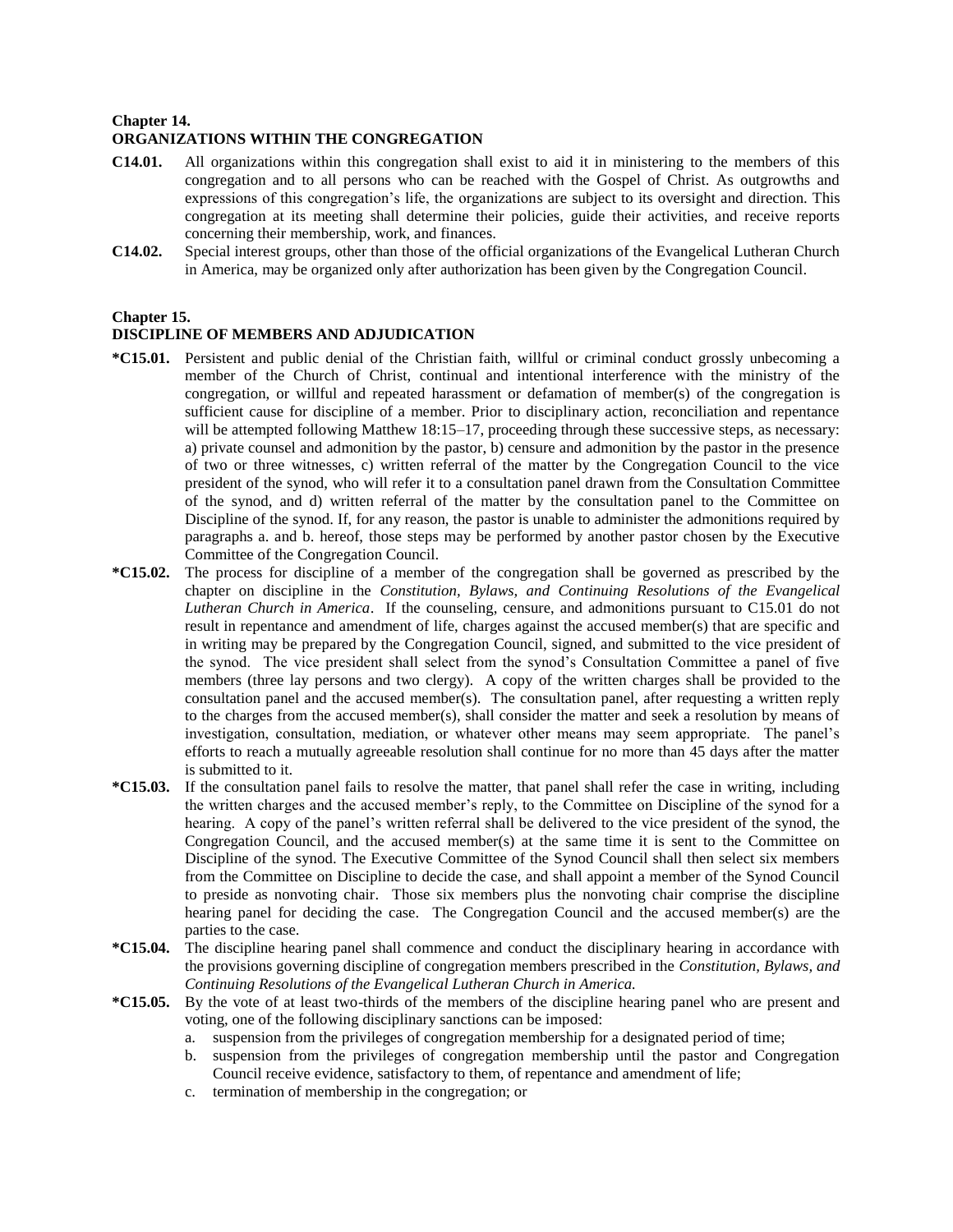- d. termination of membership in the congregation and exclusion from the church property and from all congregation activities.
- **\*C15.06.** The written decision of the discipline hearing panel shall be sent to the vice president of the synod, the accused member(s), and the Congregation Council as required by the *Constitution, Bylaws, and Continuing Resolutions of the Evangelical Lutheran Church in America*. The decision of the discipline hearing panel shall be implemented by the Congregation Council and recorded in the minutes of the next council meeting.
- **\*C15.07.** No member of the congregation shall be subject to discipline a second time for offenses that a discipline hearing panel has heard previously and decided pursuant to this chapter.

## **\*C15.10. Adjudication**

**\*C15.11.** When there is disagreement among factions within this congregation on a substantive issue that cannot be resolved by the parties, members of this congregation shall have access to the synodical bishop for consultation after informing the chair of the Congregation Council of their intent. If the consultation fails to resolve the issue(s), the Consultation Committee of the synod shall consider the matter. If the Consultation Committee of the synod shall fail to resolve the issue(s), the matter shall be referred to the Synod Council, whose decision shall be final.

## **Chapter 16.**

#### **BYLAWS**

- **\*C16.01.** This congregation may adopt bylaws. No bylaw may conflict with this constitution.
- **\*C16.02.** Bylaws may be adopted or amended at any legally called meeting of this congregation with a quorum present by a majority vote of those voting members present and voting.
- **\*C16.03.** Changes to the bylaws may be proposed by any voting member, provided that such additions or amendments be submitted in writing to the Congregation Council at least 60 days before a regular or special Congregation Meeting called for that purpose. The Congregation Council shall notify the congregation's members of the proposal with the council's recommendations at least 30 days in advance of the Congregation Meeting. Notification may take place by mail or electronic means, as permitted by state law.
- **\*C16.04.** Approved changes to the bylaws shall be sent by the secretary of this congregation to the synod.

## **Chapter 17. AMENDMENTS**

- **\*C17.01.** Unless provision \*C17.04. is applicable, those sections of this constitution that are not required, in accord with the *Model Constitution for Congregations of the Evangelical Lutheran Church in America*, may be amended in the following manner. Amendments may be proposed by at least ten voting members or by the Congregation Council. Proposals must be filed in writing with the Congregation Council 60 days before formal consideration by this congregation at a regular or special Congregation Meeting called for that purpose. The Congregation Council shall notify the congregation's members of the proposal together with the council's recommendations at least 30 days in advance of the meeting. Notification may take place by mail or electronic means, as permitted by state law.
- **\*C17.02.** An amendment to this constitution, proposed under \*C17.01., shall:
	- a. be approved at a legally called Congregation Meeting according to this constitution by a majority vote of those present and voting;
	- b. be ratified without change at the next annual meeting by a two-thirds majority vote of those present and voting; and
	- c. have the effective date included in the resolution<sup>2</sup> and noted in the constitution.
- **\*C17.03.** Any amendments to this constitution that result from the processes provided in \*C17.01. and \*C17.02. shall be sent by the secretary of this congregation to the synod. The synod shall notify the congregation of its decision to approve or disapprove the proposed changes; the changes shall go into effect upon notification that the synod has approved them.
- **\*C17.04.** This constitution may be amended to bring any section into conformity with a section or sections, either required or not required, of the *Model Constitution for Congregations of the Evangelical Lutheran*

 $\frac{1}{2}$ *Such an effective date must be stated in relation to the requirements of \*C17.03. to allow time for synodical review of the amendment.*